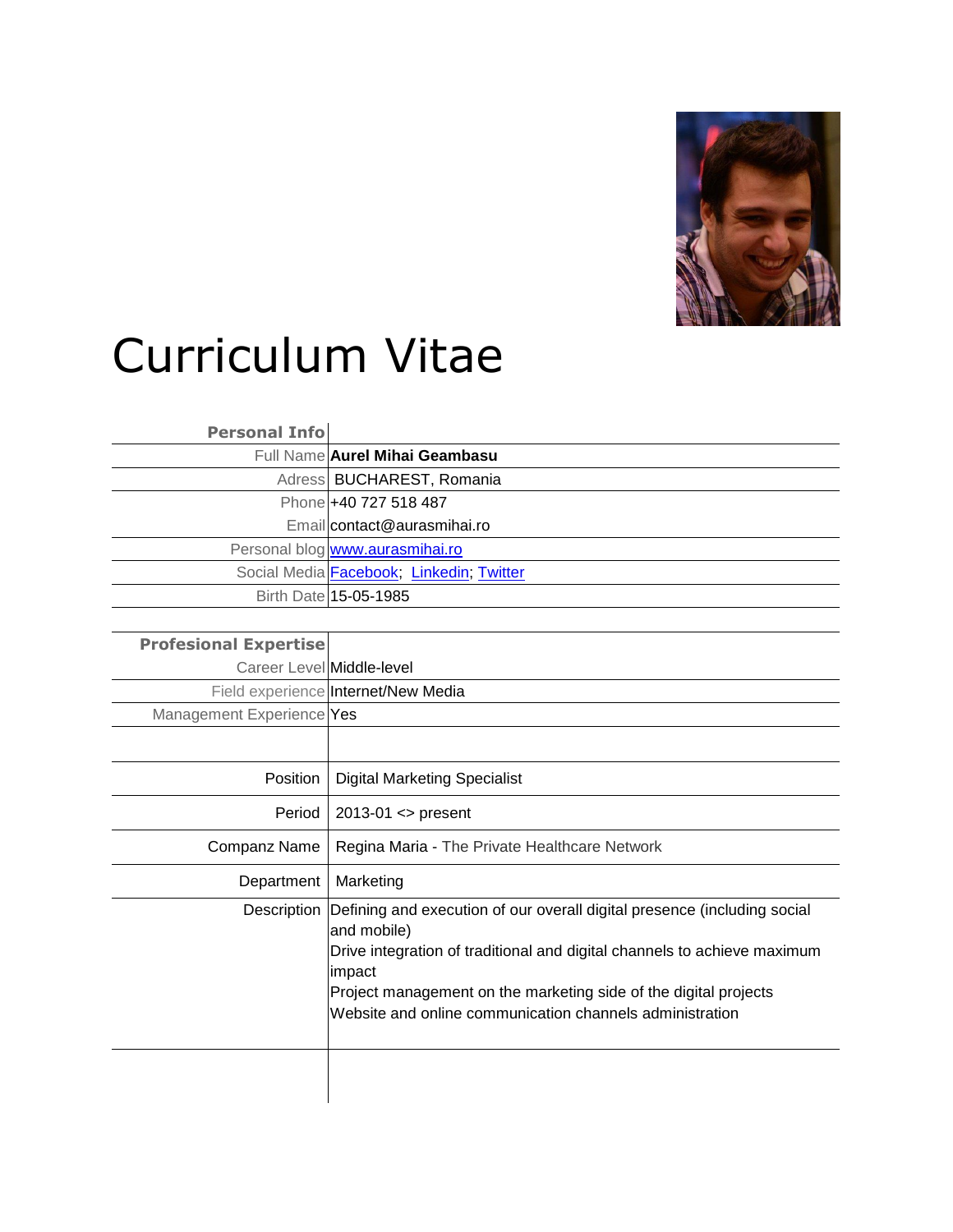| Position                 | Social Media Manager                                                                                                                                                                                                                                                                                                                                                                                                                                                           |
|--------------------------|--------------------------------------------------------------------------------------------------------------------------------------------------------------------------------------------------------------------------------------------------------------------------------------------------------------------------------------------------------------------------------------------------------------------------------------------------------------------------------|
| Period                   | $2011 - 12 \le 2013 - 01$                                                                                                                                                                                                                                                                                                                                                                                                                                                      |
| Company Name             | <b>AdBrain Partners</b>                                                                                                                                                                                                                                                                                                                                                                                                                                                        |
| Department               | PR & Marketing                                                                                                                                                                                                                                                                                                                                                                                                                                                                 |
| Description              | Responsible of the Online PR & Social Media Strategy of some of the<br>most important brands in FMCG: KFC, Pizza Hut, PHD, Cinnabon and<br>Paul                                                                                                                                                                                                                                                                                                                                |
|                          |                                                                                                                                                                                                                                                                                                                                                                                                                                                                                |
|                          | Position Social Media Executive                                                                                                                                                                                                                                                                                                                                                                                                                                                |
|                          | Period 2011-05 <> 2011-12                                                                                                                                                                                                                                                                                                                                                                                                                                                      |
|                          | Company Name Intact Interactive                                                                                                                                                                                                                                                                                                                                                                                                                                                |
|                          | Department Online Marketing                                                                                                                                                                                                                                                                                                                                                                                                                                                    |
|                          | Description Responsible of the social media strategy and campaigns of Antena 1 TV<br>and Intact Media Group. Also managing several facebook pages for the<br>Antena1's TV Shows                                                                                                                                                                                                                                                                                                |
|                          |                                                                                                                                                                                                                                                                                                                                                                                                                                                                                |
|                          | Position <b>PFA</b> (Freelancing)                                                                                                                                                                                                                                                                                                                                                                                                                                              |
|                          | Period $2005-02 \leq$ present                                                                                                                                                                                                                                                                                                                                                                                                                                                  |
|                          | Company Name PFA Geambasu Aurel Mihai                                                                                                                                                                                                                                                                                                                                                                                                                                          |
|                          | Department Internet/New Media                                                                                                                                                                                                                                                                                                                                                                                                                                                  |
|                          | Description Project Manager - CNFPA diploma - september 2009<br>SocialBakers Ambassador<br>Web Admin of:<br>www.3ner.ro - Online Manager of a training portal (own project)<br>www.gheorghezamfir.ro -website of Gheorghe Zamfir, panflute maestro<br>Several other mini-websites and blogs<br>Participant E-Business Intro, Leadership Summer School, Events<br>Academy<br>Various Google Adwords and Social Media campaigns administrator for<br>several clients             |
|                          |                                                                                                                                                                                                                                                                                                                                                                                                                                                                                |
|                          | Position <b>Project Manager Paralela45.ro</b>                                                                                                                                                                                                                                                                                                                                                                                                                                  |
|                          | Period 2010-09 <> 2011-05                                                                                                                                                                                                                                                                                                                                                                                                                                                      |
| Company Name Paralela 45 |                                                                                                                                                                                                                                                                                                                                                                                                                                                                                |
|                          | Department Online Marketing<br>Responsabilities Social Media Marketing - increasing fan base and develop online sales<br>strategies; first facebook aplication (online shop) of a tourism agency;<br>responsible with designing new online marketing campaigns in Social<br>Media and website partners<br>Project Management - web administration of the website content<br>(products & banners management), direct online sales (CRM) and<br>coordonating the programing team |